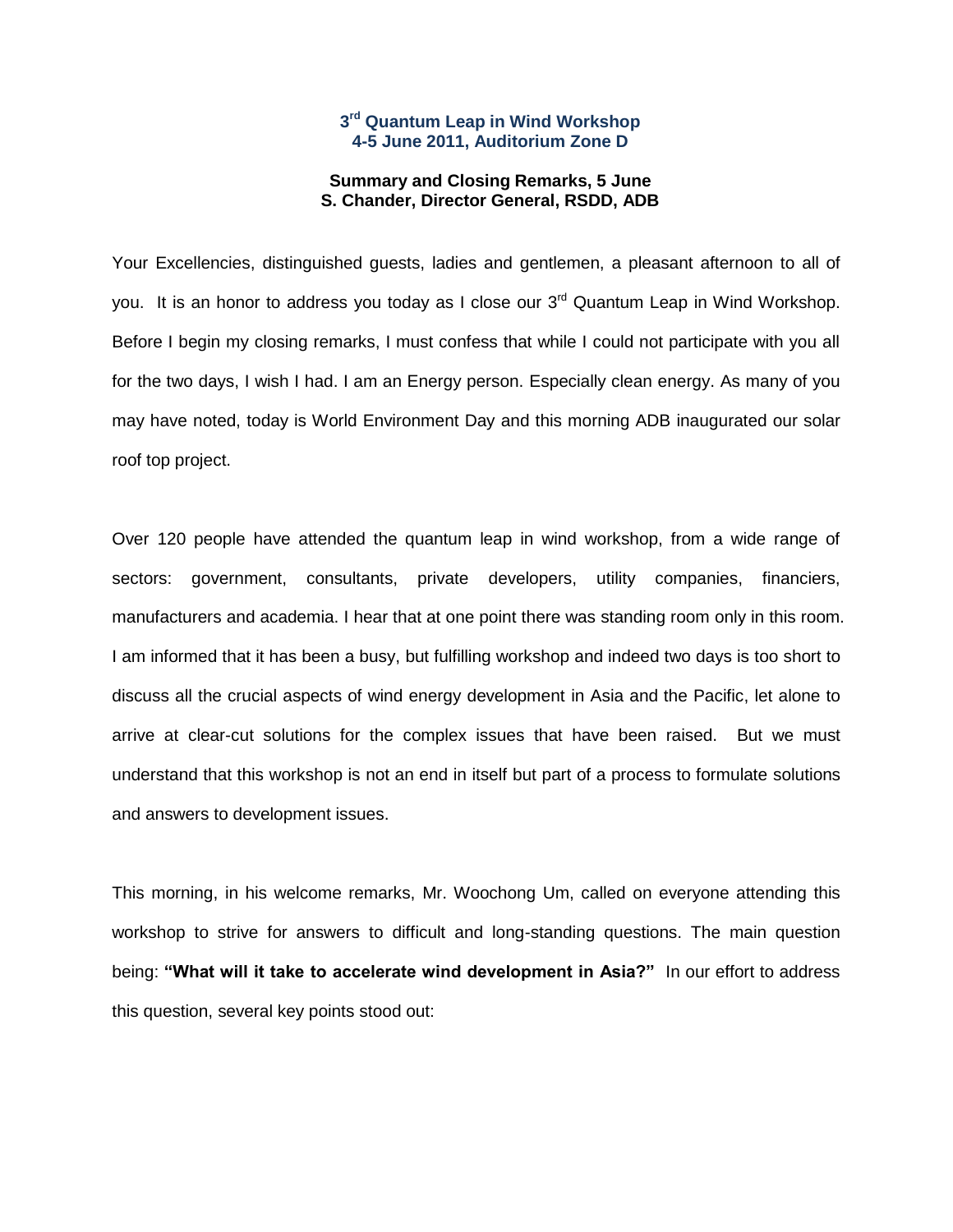From the case studies on Day 1 we have learned:

- Pioneer wind projects have provided much hope for wind development in Asia. The future for wind looks bright in Mongolia and Pakistan, but in countries like Sri Lanka and Philippines, policies need to be established and improved to support sustainable wind project development.
- The price of failure for pioneering projects is very high. Mongolia, Pakistan and Thailand have large projects under development and the developers are keenly aware that others are watching. These leading projects are beacons and showcase projects; success of these projects is imperative to ensure that future wind development has a smoother road.
- Technology seems to be the straightforward part of the process, it's the "people" factors: negotiations, approval processes and community awareness appear to present the biggest holdups to wind projects.
- Land acquisition has been an issue in almost all countries and the governments must help.

From today's workshop, three key policy areas emerged:

- Feed-in-Tariffs across projects and time cannot be directly compared. Feed-in-Tariffs have different components and should be seen in the context of the "total package". Focusing on a single number is misleading. Several recommendations were made that ADB should publish an apples-to-apples comparison of tariffs for wind energy.
- Grid interconnection and ability to absorb variable wind energy is a big problem in most countries. Innovative solutions are required to make the grid flexible and increase its ability to absorb renewable energy; presenters are seeking ADB assistance in this area.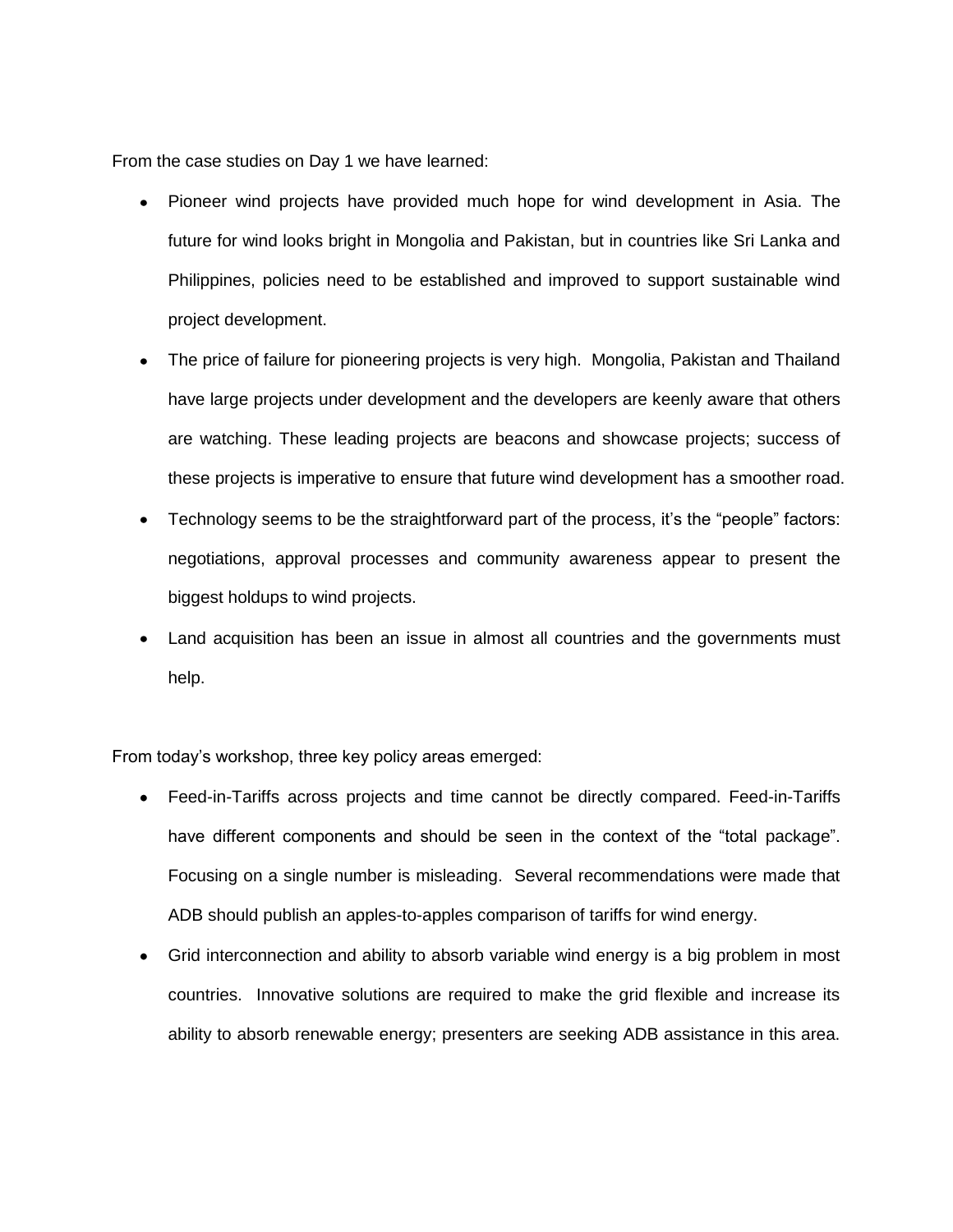In China and India, dispatch of wind to load centers and transmission capacity is a big bottleneck.

Private Developers, manufacturers and investors have proven their ability to pioneer wind projects in Asia. Both Governments and the private sector have a strong role to play in wind development. It is important to form a better understanding of issues, work together to resolve them and forge partnerships.

The answer to accelerating wind development and achieving a Quantum Leap in Wind lie in distilling these key aspects into practical solutions to break down long standing barriers to wind development. This, each country and each project must do for itself. We have formed here a large support community for wind development, but individual countries must now make important decisions on how to best utilize this support. As was emphasized in the keynote address of Director Anthony Jude, ADB is here to assist countries in your wind energy aspirations. We are very happy to note that most Asian countries have a clear RE vision and have announced their ambitious RE targets. Some of you have even revised them upwards as we noted in the Thailand's presentation. The Quantum Leap in Wind technical assistance is a manifestation of ADB's commitment to support wind energy development. But ADB can only be a catalyst. The success of wind energy will ultimately depend on the level of commitment a country is willing to make to see wind projects through.

Once a country decides, however, it can expect enthusiastic support. Yesterday, Mr. Pil-Bae Soong, our Senior Advisor and Energy Practice Leader mentioned in his welcome remarks that we are building a community. I could not agree more. Even as we conclude this workshop let us work to keep this wind energy community strong. Let us keep in touch and keep the discussion alive. I do hope that you will stay for the rest of the Asian Clean Energy Forum. In a few days, after we have fully digested all the lessons and insights of this workshop, novel ideas